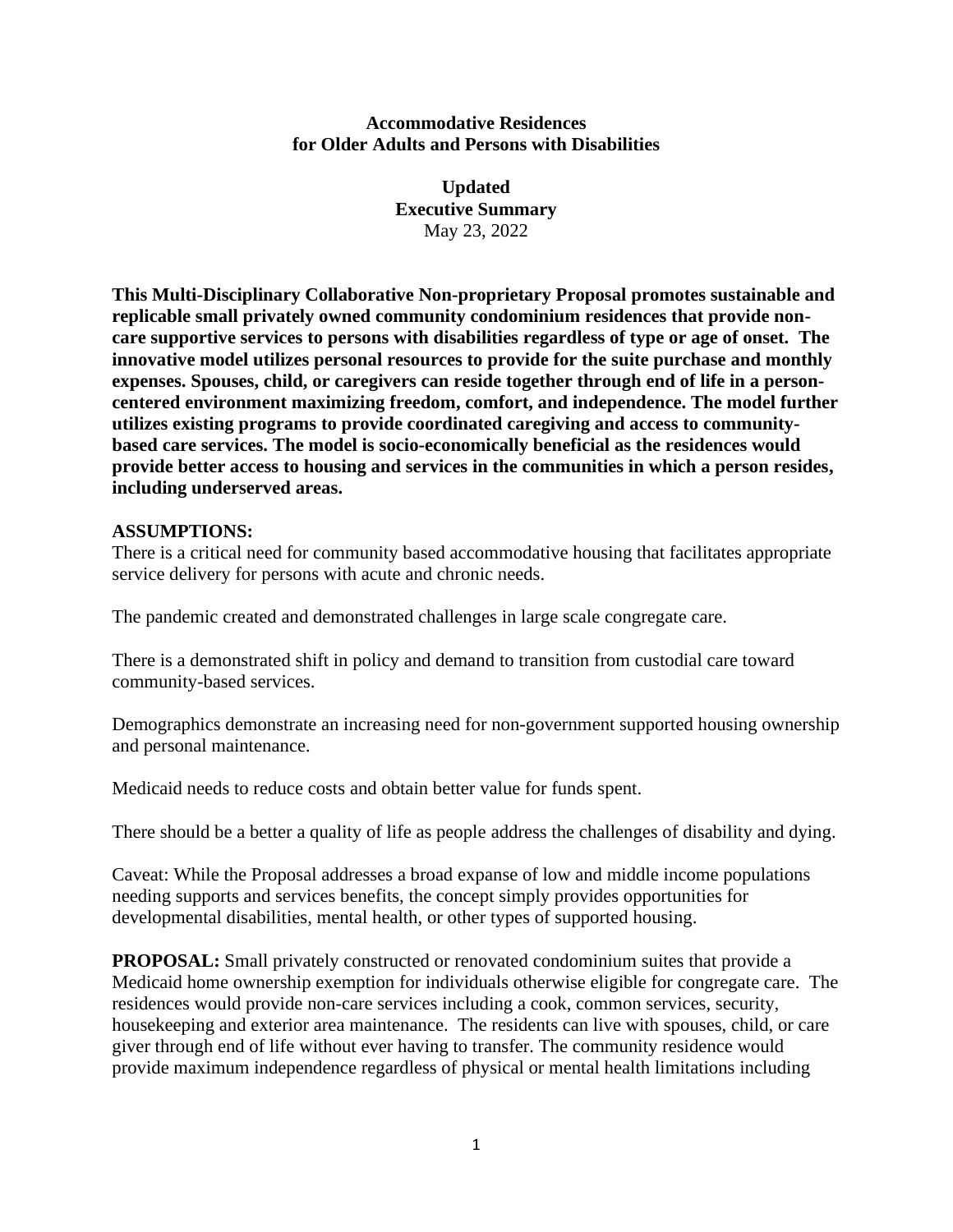dementia. Residents would receive appropriate care consistent with existing benefit and insurance programs with likely better value-based outcomes from hospitalizations.

The condo residence allows shared equity, expenses, governance, and long-term operation. As the residence could be in any small town or urban neighborhood, access, and contributions from family and friends can be maximized. Additionally, existing community-based service programs can be expanded or modified for integration of care, activities of daily living and normative activities.

Medicaid savings would occur though small economies of scale in service delivery, blended care and non-care services, ability to handle multiple "overnight" care residents, better medical outcomes after hospitalizations, and expanded access to community-based service programs currently existing. Additionally, there is better value for dollars spent comparing home services cost/care hours to residential nursing home costs/care hours.

A better quality of life is achieved through maintaining personal relationships with family, friends and community. The trauma of transition resulting from currently required transfers from home to congregate care is reduced and persons confronting cognitive deficits can remain in a home they own that accommodates the often-increasing challenges. Residences will also allow a spouse, child or caregiver to have an environment supportive of them as well, whether disabled or non-disabled.

The Proposal can also be utilized in supported housing programs, transitional housing, or an avenue for persons on public benefits to invest in home ownership as an exempt asset and build equity facilitating an exit off public supports.

**COMPOSITION:** The condo residences, either stand alone or clustered, would consist of suites directly opening to common interior areas with secure exterior areas accessible from the suites or interior common area. Suites would be of universal design with private bedroom, accommodative bath, sitting area, and hazard-free kitchenette. The suites could have 2 bedrooms such that a parent, child, or caregiver could co-reside. Exterior spaces would be of memory care design and include porches and patios, grass and gardens, playgrounds and walkways.

The Proposal is based upon the Green House Project concept as a demonstration of the design with achievable small economy of scale and service delivery. However, as the Proposal is based upon private ownership and responsibility for monthly expenses, government or large-scale funding is unnecessary and a stand-alone individual residential unit would be economically viable in any urban or rural environment. The residences could be clustered with enclosed courtyards or co-located with other types of housing for integrated and socially diverse communities.

**OWNERSHIP:** Affordable and permanent condominium residence ownership would be in a purpose built or renovated structure compliant with disability and memory care guidelines. Residents retain all exclusive ownership rights and responsibilities typical of primary home ownership for their individual condo suite. At any time, the resident can sell their interest as is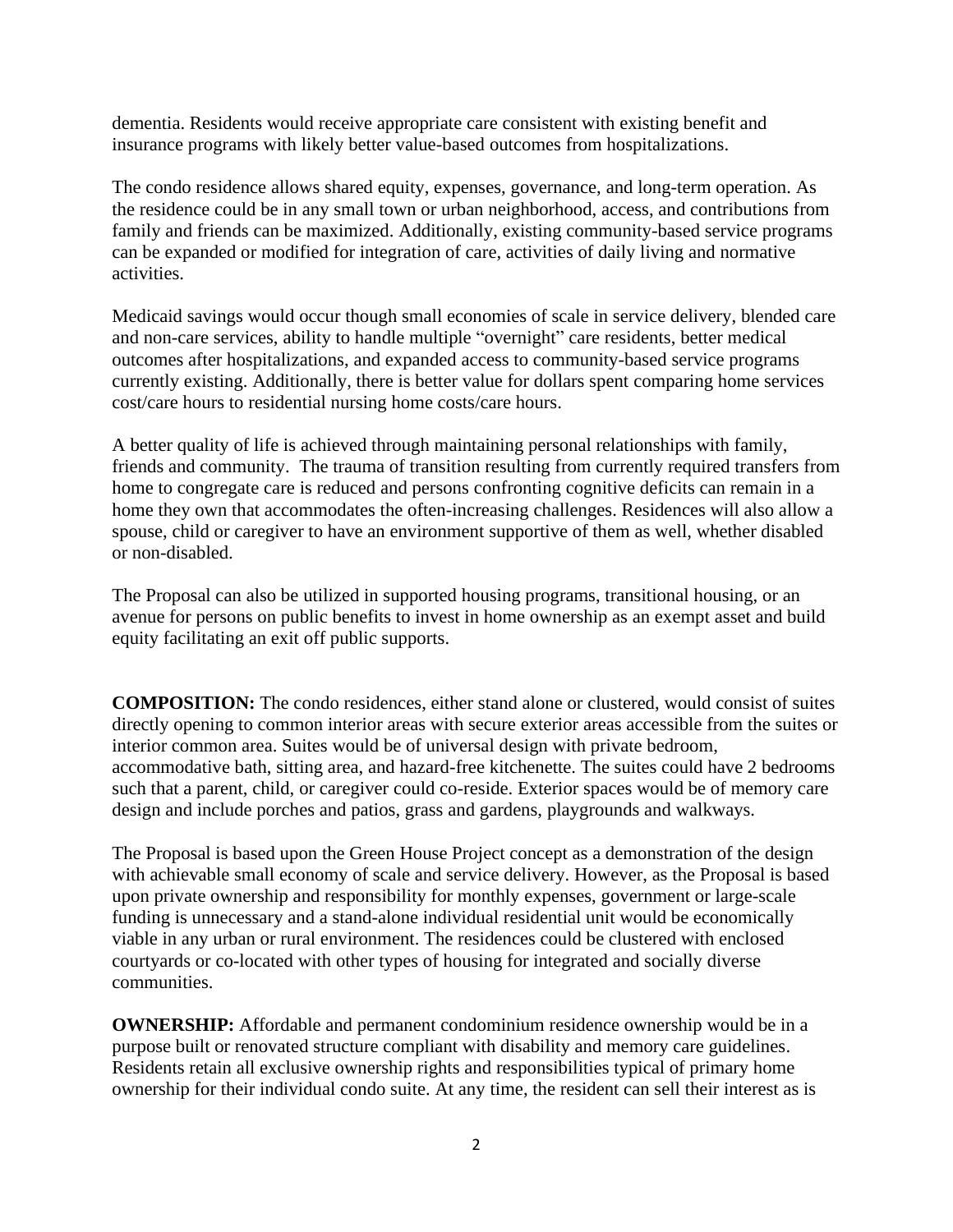typical of any condominium interest, though one of the purchasers would need to be otherwise eligible for congregate care. Notwithstanding, while the equity may be accessed for any purpose, sufficient balances must be preserved to provide an uninterrupted income stream (ex. SSI, SSDI, pension, 401(k) etc.) to provide for long-term financial maintenance.

The ownership interest preserves resources and liquidity consistent with policy and purpose of Home and Community Based Services (HCBS) programs including Community Medicaid, Program of All-inclusive Care for the Elderly (PACE) as well as Mental Health and Developmental Disability. Unfortunately, many people live in homes that cannot structurally accommodate their disabilities; have service needs that cannot be appropriately provided; or they simply desire greater socialization. The residences could be simple or complex, and the purchase funds preserved can be used for non-Medicaid services and a source of funds for monthly expenses. People who are house rich and cash poor will be able to preserve their resources and provide for their future needs. Conversely, people with strong income but no residence can invest in an exempt asset and utilize monthly income for their expenses.

Residents would be responsible for their monthly expenses the same as if they were living in a private residence**.** Monthly expenses will vary the same as a retirement community, condo/coop or homeowners' association. Either the condo plan or resident governance could determine the extent of amenities or services that would be shared.

**SERVICE DELIVERY:** There are many existing community-based programs that provide nursing home avoidance services for chronic and acute disabilities including Community Medicaid, HCBS, PACE, Mental Health, Developmental Disability, Traumatic Brain Injury and long-term care. The common purpose and goals are to promote the best quality of life, selffacilitation, and least restrictive living environments toward maintaining and maximizing personal and financial independence.

Service delivery occurs through a combination and coordination of licensed caregivers, family, and community support. Most individuals have Managed Long Term Care Plans (MLTCP) which develop the care plans and largely subcontract for the delivery of services by licensed caregivers. A significant challenge is 24-hour care, particularly "overnights", though minimal care is necessary during those times. Additionally, significant "care" needs are assistance, prompting, companion care and supervision for which training, but not licensing, is necessary. Often, these are the contributions sought from family and community which require significant coordination and are met with vacillating results. Isolation and transfer trauma typically compound negative behaviors.

There are voids in service delivery. For persons living home, long term care services under MLTCPs **do not** cover supervision, companion care or prompting that is the basic need of most persons with dementia or overnight needs. Conversely, nursing home minimum staffing requirements are 3.5 hours of care per 24-hour day which cannot realistically provide appropriate dementia care and assistance. There is a dearth of mental health assistance or peer support currently in almost all programs for older adults, yet persons with dementia know full well the diagnosis and prognosis.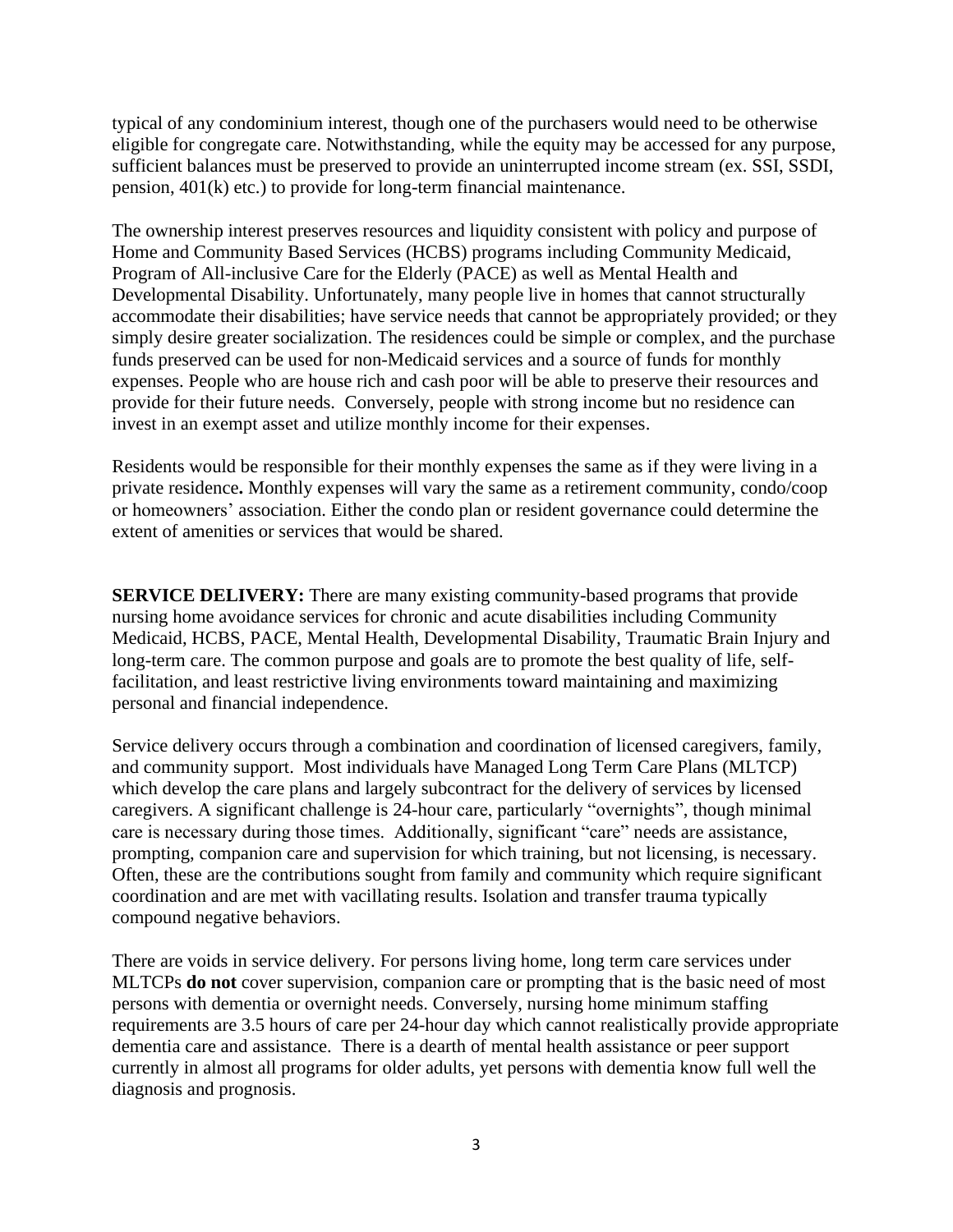This Proposal promotes the ability to maximize family and community contributions and increases access to non-licensed assistance. During this caregiver crisis, available assistance expands to provide support in an environment that helps alleviate those burdens now imposed upon licensed caregivers.

The Proposal also anticipates better medical outcomes following hospitalizations as discharge would occur to an appropriate environment that facilitates necessary follow-up care and proper nutrition. There is a greater likelihood of reduced readmissions or extended rehabilitation as well as a reduction in negative behaviors for persons with dementia.

**COMMUNITY SUPPORTS and SERVICES:** Currently there are broad community supports and services for persons with disabilities across a wide spectrum, though far less for older adults with the same or similar types of disability. These include mental health services, peer counseling services, faith-based services, visitation and socialization that provide greater access both to and by residents. Community Based Services

Medicaid Advantage Plans (MAP), MLTCPs and the proposed expansion of PACE provide coordination of managed care, medical needs and service delivery in alternative settings and the opportunity to coordinate services, avoiding personal isolation, and protecting Medicaid from assuming the financial burdens of custodial care. Consumer Directed Personal Assistance Programs (CDPAP) also provide an opportunity for the sharing of resources for the most effective and personalized assistance.

There are many existing community-based nursing home avoidance programs for Developmental Disability, Mental Health, TBI as well as supported housing or transitional housing. These networks can be utilized for an expansion of care, oversight, supports or services for older adults as well.

**LICENSING and INSPECTIONS:** Existing nursing home regulations concerning design, construction, operational sustainability, and operator qualification should apply. These regulations ensure that residences will provide the environment and non-care services for appropriate delivery of managed care services consistent with program requirements.

The residence would be providing non-care supports and services little different than those provided in many retirement communities or existing condo/coop residential buildings which provide common food service, security, and interior/exterior area maintenance. Inspections and licensing should be consistent with the services offered and regulation as they would in any similar non-caregiving service industry.

All direct care services requiring licensing would be provided through existing MLTCP, HCBS and the emerging Program of All-inclusive Care for the Elderly (PACE). Consequently, existing regulations encompass care plan development, management, service delivery, and oversight. The expansion of community-based services provides opportunities for oversight such as inclusion in an Ombuds or local programs such as administered by Department of Social Services or the Office of the Aging.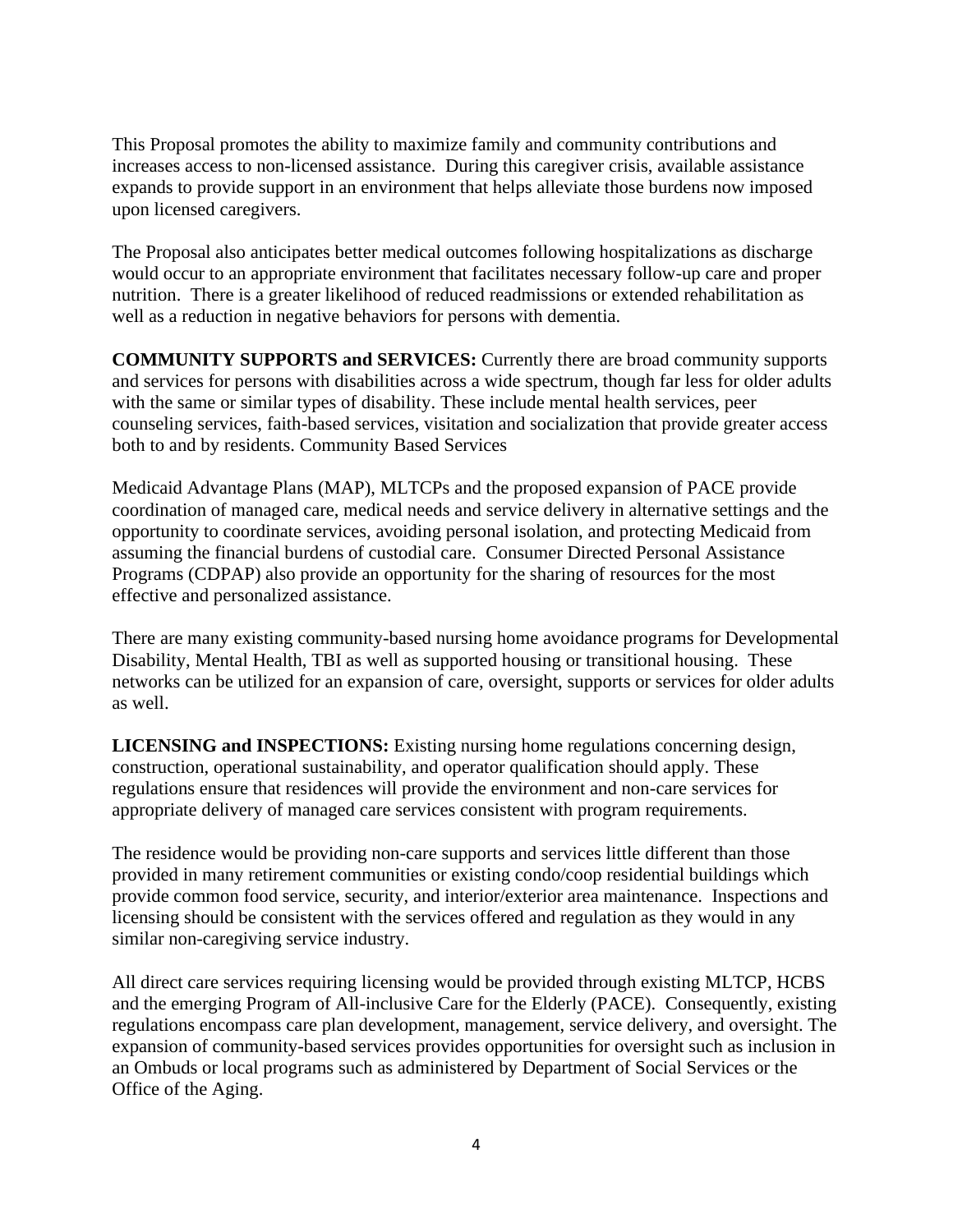The best defense against abuse and neglect is the involvement of family and community. The obligations of custodial care require regulation due to the imposition of housing and support responsibility upon a third-party entity. The Proposal eliminates such obligations as well as the Medicaid burdens, instead promoting financial and personal independence since the person utilizes their personal resources for their best purpose.

The expansion of community-based services can also provide mental health and peer services; oversight or Ombuds program; and expanded socialization opportunities.

**BROAD APPLICATION:** While most beneficial in providing an immediately implementable alternative for older adults, the residences can be utilized for transitional supportive residences, rental units or allow people with disabilities being able to share resources and services specific to their needs or desired supportive amenities. Additionally, parents of adult children with disabilities will be able to live with or provide for their future, comfortable their long-term needs will be met without becoming institutionalized.

**CONCLUSION:** The proposal provides an opportunity for individuals with disabilities regardless of age, whether living in rural or urban settings, to enjoy an appropriate living environment with improved quality of life while having their support and care needs met. Most importantly they will preserve assets and continue to reside in the community with their spouse and never have to move.

A goal was to provide a free market alternative to custodial care that could be built and operated on a local level independent of the need for government or large-scale investment. These residences can exist in any small community and take advantage of local resources regardless of whether a person needs governmental benefits.

Lastly, Medicaid will save resources through custodial care avoidance and better value for dollars spent. Substantial sums are spent for congregate care for 3.5 hours of a care a day while persons are exposed to transfer to nursing homes if they require more than 12 hours of home care. Smaller residences facilitate economies of scale that allow "overnight" care and increasing the likelihood of family and community contribution.

This Proposal was developed for the purpose of creating affordable, accommodative, and appropriate living environments while preserving assets and avoiding public dependency. As an ongoing collaboration, it is not intended to take "positions" but promote discussion to accomplish systemic change in addressing the housing and service needs of persons with disabilities.

Respectfully submitted,

Joseph J. Ranni, Esq. Lead Collaborator